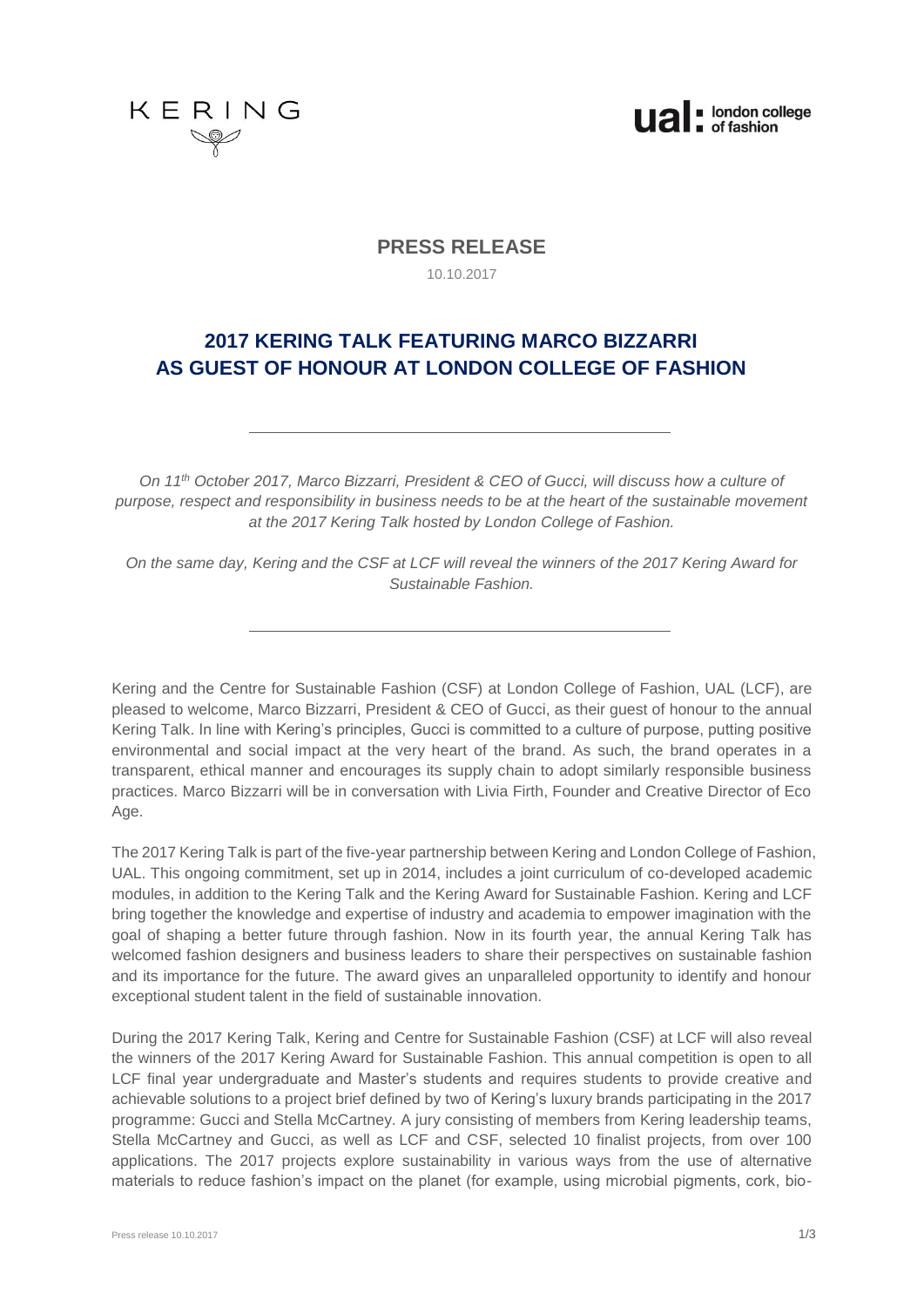



resin and apple fibres) to the use of new technologies and digital tools to educate the public and industry on the necessity of sustainable development in fashion (conscious care and consumption, a circular lifecycle for clothes, improved supply chain transparency). The winners will receive a €10,000 grant to support their work, and / or an internship at Gucci or Stella McCartney.

**Béatrice Lazat, Kering Senior vice-president, Human Resources**, commented: *"Kering is immensely proud of our partnership with London College of Fashion, UAL. Through our successful partnership, we, as a business, have had the opportunity for a truly meaningful exchange with tomorrow's thinkers and creators, and to help nurture their development with direct mentoring and support. We were truly impressed with all the projects this year; what the winning students have in common is the breadth and depth of their commitment to innovation. These talented students imagine a future for our industry that draws on art, science and technology, with the aim of preserving and improving our environment and the craftsmanship that is the mark of true luxury."* 

**Dilys Williams, Professor of Fashion Design for Sustainability and, Director of Centre for Sustainable Fashion,** commented**:** "*The collaborative partnership between London College of Fashion, UAL and Kering continues to create unrivalled opportunities for innovation. By uniting business and education in this unique way, we are helping to realize our joint ambition of changing the way fashion approaches design for sustainability. As the incredible ideas that have come out of this year's awards illustrate - it is possible to radicalize practice and change perceptions and safeguard fashion and its industries for future generations.*"

# **Watch the 2017 Kering Talk** live streamed on the Kering Facebook page **from 6.30 pm GMT on 11 October 2017**: **www.facebook.com/keringgroup/**

**Follow the official hashtags:** #LCFxKering #Gucci #EmpoweringTalent

## *About Kering*

*A global Luxury group, Kering develops an ensemble of luxury houses in fashion, leather goods, jewelry and watches: Gucci, Bottega Veneta, Saint Laurent, Alexander McQueen, Balenciaga, Brioni, Christopher Kane, McQ, Stella McCartney, Tomas Maier, Boucheron, Dodo, Girard-Perregaux, Pomellato, Qeelin and Ulysse Nardin. Kering is also developing the Sport & Lifestyle brands Puma, Volcom and Cobra. By 'empowering imagination', Kering encourages its brands to reach their potential, in the most sustainable manner. The Group generated revenue of €12.385 billion in 2016 and had more than 40,000 employees at year end. The Kering share is listed on Euronext Paris (FR 0000121485, KER.PA, KER.FP).* 

### *[London College of Fashion: Shaping Lives Through Fashion](http://www.arts.ac.uk/fashion/)*

*London College of Fashion, UAL is a world leader in fashion design, media and business education. In boundary-pushing research where fashion intersects with science, engineering, and technology, and in enterprise, where it partners with top brands and helps launch new businesses. It has been nurturing creative talent for over a century, offering courses in all things fashion. Across every subject, it encourages students to examine the past and challenge the present. To have inventive, assertive ideas that challenge social and political agendas. It gives them the skills, opportunities - and above all, the freedom - to put those ideas into practice.* 

*LCF moves fashion forward, by looking beyond it. We partner with fashion's most successful brands and labels - both high street and luxury. LCF graduates are in key positions across every dimension of the fashion industry, from established designers like Jimmy Choo OBE, Sophia Webster and JW Anderson to rising stars like Ryan Lo and respected entrepreneur and former Chairman of the British Fashion Council, Harold Tillman CBE as well as fashion journalists Melanie Rickey and Sarah Harris.*